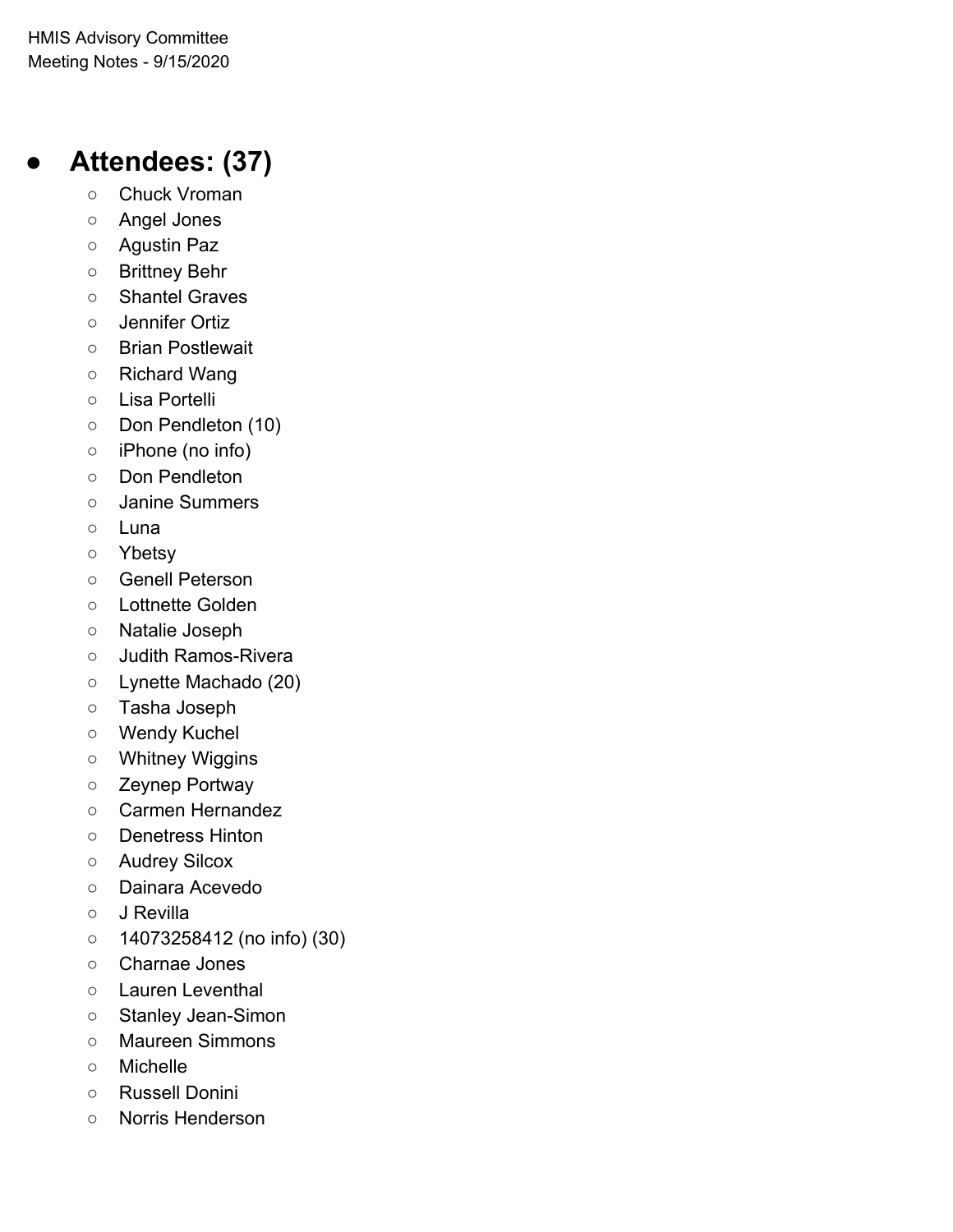# **● Introductions**

- $\circ$  Angel presented the question to the group, asked for answers with introduction.
- Review roles of HMIS Advisory Committee

# **● Official HUD Reports**

## **○ LSA Reporting**

■ Chuck gave overview of LSA reporting

### **○ Coordinated Entry Data Elements**

■ Brittney gave overview of new elements

### **○ Official HUD Reports**

- Angel gave overview of current number of reports
- Angel gave of overview of current training available
- New training form available, Angel to send a link to attendees.
- Angel discussed the data quality monitoring process to date.
- Scorecard is almost ready for review. Tino gave an overview of connection to APR data fields. Tino also showed an example of a report, with anonymous agency data.

# **● HMIS Training & Support**

## **○ Community Snapshot BETA**

- HMIS Support Sessions: Angel described our support sessions
- Brittney opened a demo, describing why we're doing this. This is NOT a replacement for the Community Dashboard.
- Brittney described what the Community Snapshot looks like and how it works, showing how the county maps work.
- Brittney also described the different views, "Key Performance Indicators" and "Historical Lookback".

## **○ Data Quality Monitoring Scorecards**

■ Scorecard is almost ready for review. Tino gave an overview of connection to APR data fields. Tino also showed an example of a report, with anonymous agency data.